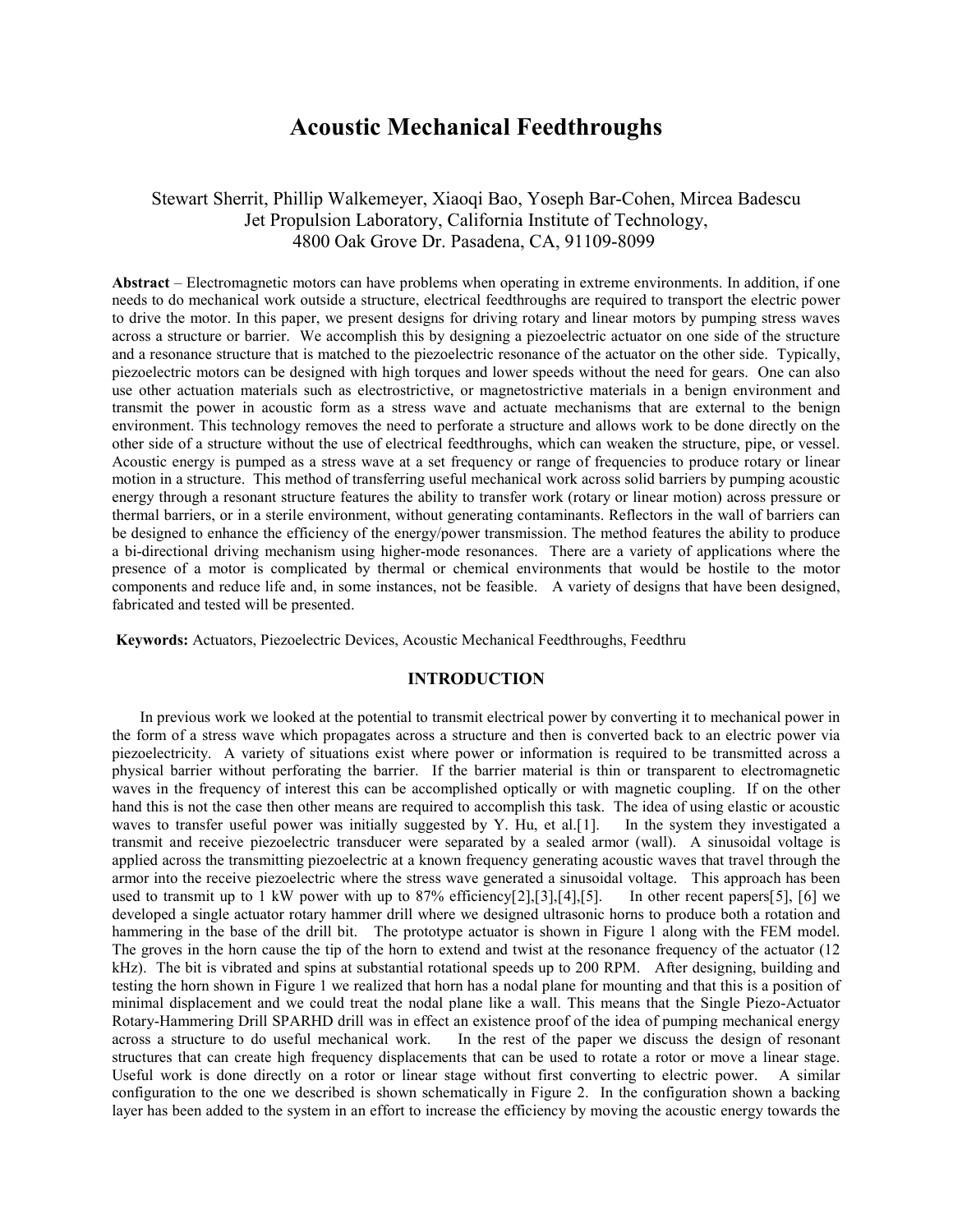<span id="page-1-6"></span><span id="page-1-5"></span><span id="page-1-4"></span>stator. Although one could model this using the wave equation directly an alternative approach based on network equivalent circuits[[7\]](#page-2-0),[[8](#page-2-1)] can easily be modified to account for the resonant structure and for additional acoustic elements. All the possible loss mechanisms of the solution can be accounted for and introduced into the model by using complex coefficients. The circuit model allows for the calculation of power and both linear and angular displacements in the forward direction. This system allows for the avoidance of cabling or wiring or perforating the structure. The technology is applicable to situations where the transfer of mechanical power for actuation or other tasks inside sealed containers and vacuum/pressure vessels is required, or where perforating the structure or operating in the internal environment is prohibited. A schematic diagram of the model for the system shown in Figure 2 and a generic network model for this system is shown in Figure 3.



**Figure 1.** Photograph of the webbed horn actuator (left). Angled cuts extend only partway through the horn to leave a webbing ring connecting individual horn tines. A Finite Element Modal analysis of selected transducer design (right). Dark blue represents areas of minimal motion at resonance, while red as see at the tip represents areas of maximum displacement. The angled cuts in the horn cause the tip to rotate counter-clockwise as it extends in resonance.



<span id="page-1-3"></span><span id="page-1-2"></span><span id="page-1-1"></span><span id="page-1-0"></span>Figure 2. Schematic of the acoustic-mechanical feed through system with a piezoelectric generator and resonant structure on the other side of the wall to produce rotary motion. The acoustic wave is converted to twisting motion at the stator and this drives the rotor.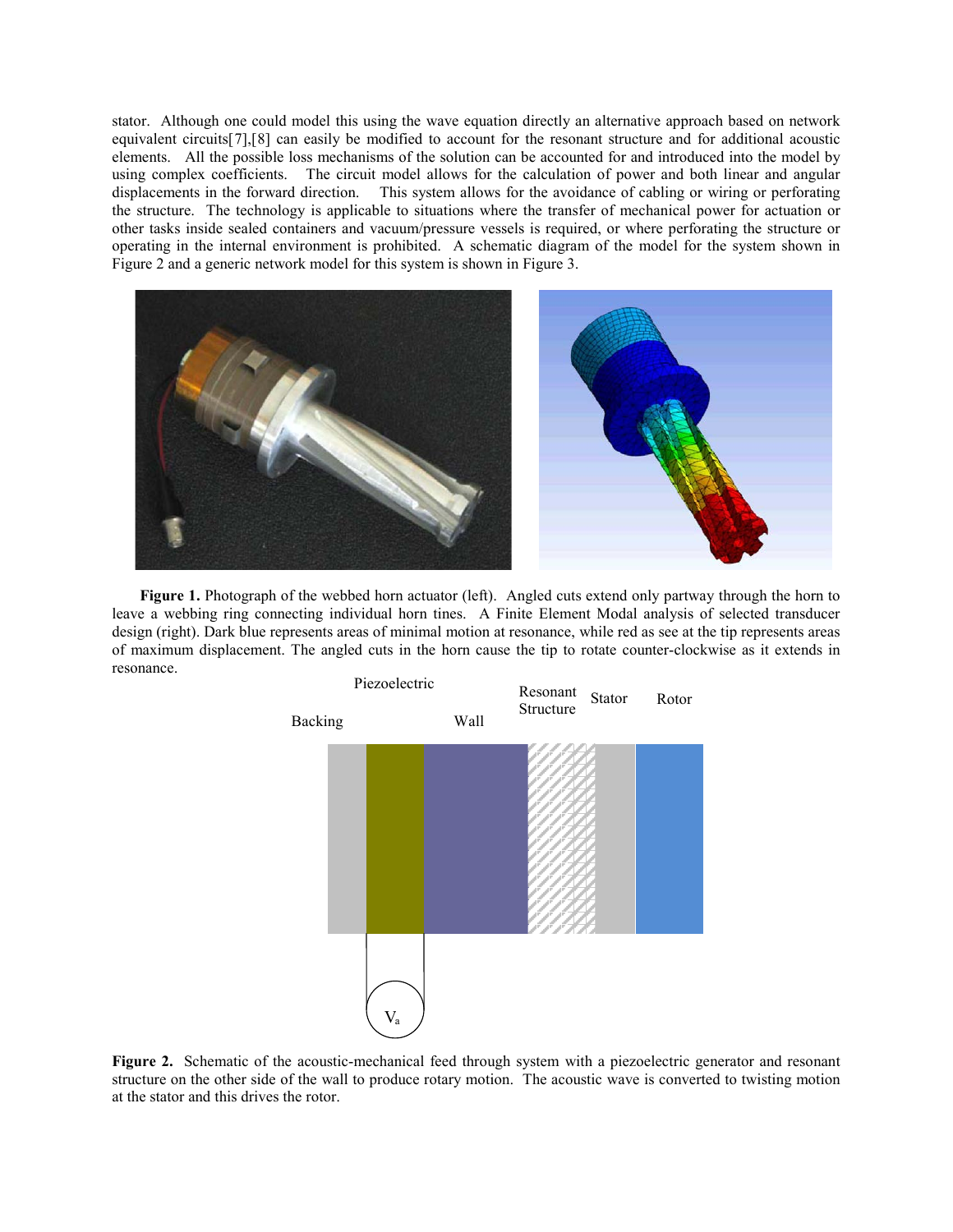<span id="page-2-2"></span><span id="page-2-1"></span><span id="page-2-0"></span>

<span id="page-2-7"></span><span id="page-2-6"></span><span id="page-2-5"></span><span id="page-2-4"></span><span id="page-2-3"></span>**Figure 3.** Schematic of the network equivalent circuit for the physical system shown in Figure 2. The delivered power is consumed in the impedance of the piezoelectric and converted to stress waves. The stress waves travels across the wall were it is converted to extension of the stator surface into the rotor (ZδL -friction) and angular movement of the stator with respect to the rotor  $(Z\delta\varphi\text{-rotation})$ .

The model parameters for the network circuit shown in Figure 3 are listed in Table 1. These models have been widely used for backed/matched and mass loaded resonators[[9\]](#page-2-2), transient response[[10\]](#page-2-3), material constant determination<sup>[[11](#page-2-4)]</sup>, and a host of other applications<sup>[[12\]](#page-2-5)</sup>.

In previous work we have shown that the Mason's equivalent network models produced results identical with the solution to the wave equation in layered structures<sup>[\[7\]](#page-1-6)</sup> if the loss was treated in a similar fashion for each model. The solution to the model proceeds as with any network solution. In this representation, the voltage on the mechanical side of a transformer corresponds with the force and the current corresponds with the velocity of the surface. Voltage is multiplied by the transformer ratio N when moving from the electrical to mechanical side of the transformer while the current is divided by N. When moving from the mechanical side to the electrical side the voltage is divided by the transformer ratio N and the current is multiplied by N. These models can be used to guide the FEM design and characterize Acoustic Mechanical Feedthroughs. The current through the output impedance is related to the speed of the specific displacement. The current through the ZδL is proportional to the speed of the linear displacement at the surface of the resonance structure while the current through  $Z_{\delta\varphi}$  is proportional to the twist velocity. It is clear that we require the resonance structure to engage the rotor to create friction and then to twist to drag the rotor and finally move back releasing the friction and resetting the twist. This means the surface displacement should undergo an elliptical motion at the contact point between the stator and the rotor or an off angle extension that always produces a clockwise or counterclockwise rotation as is shown in Figure 4. The top section is a rotor that is mechanically engaged to the horn via a spring. The bottom section is an ultrasonic horn that has been designed to have off angled extension at the contact points or elliptical motion.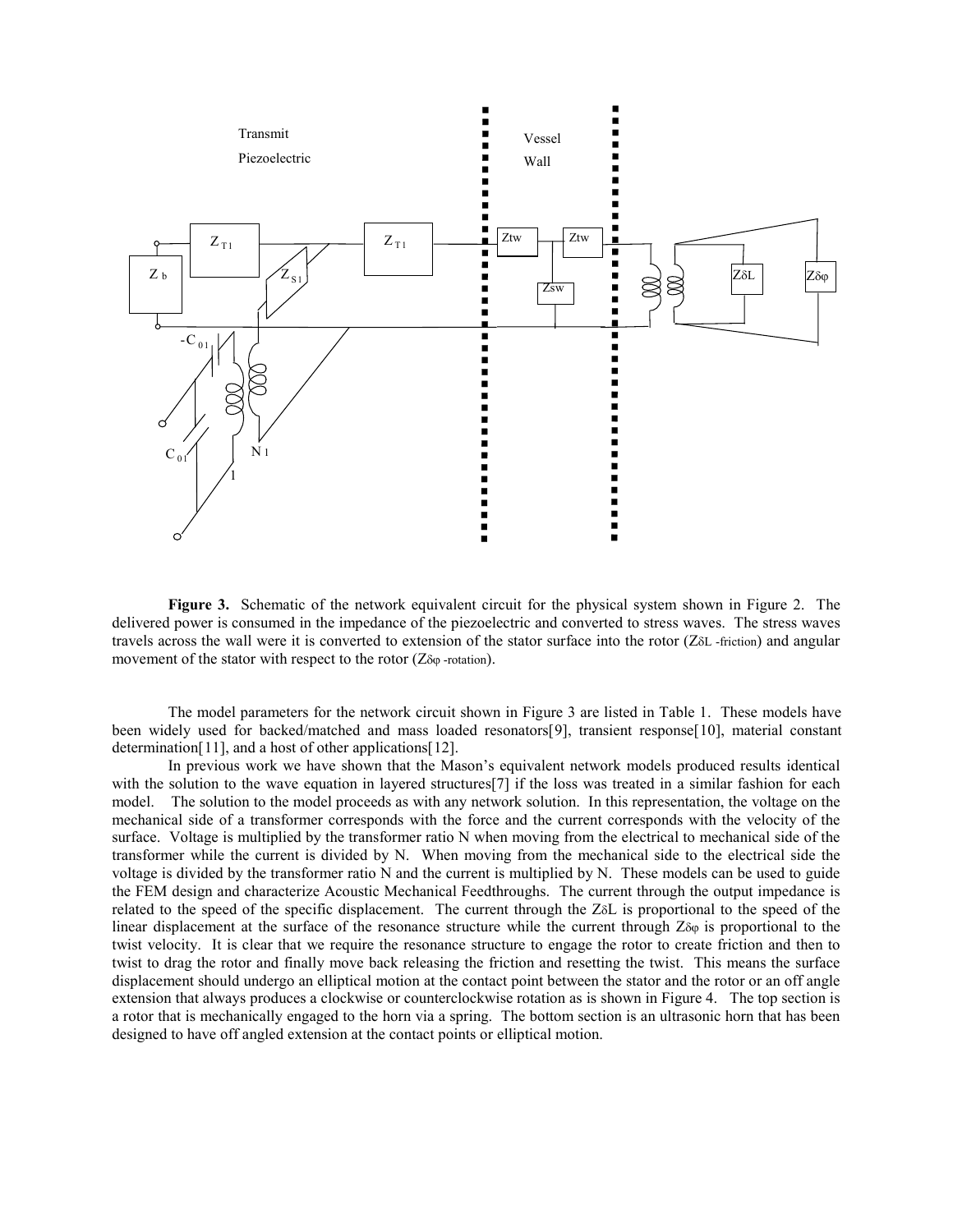

.

**Figure 4:** View of the two potential horn motions (helical extension or bending) that can develop an extension and torque at a point (black dot) on a rotor. Black arrow and ellipse show contact. Contact pushes the rotor up and drags it to right in each case. The normal force is much lower on retraction or on the bottom portion of the ellipse. The net force on the left can produce a prolonged rotation of the rotor as well. The bending ellipse shown on the right produces a rotation. A mode that rotates in the opposite direction around the ellipse would induce reverse rotation.

**Table 1.** The coefficients and model parameters of the network equivalent shown in Figure 2.

| <b>Material Properties</b>                                                                                                                                                                                                                                                           |
|--------------------------------------------------------------------------------------------------------------------------------------------------------------------------------------------------------------------------------------------------------------------------------------|
| $\boldsymbol{\varepsilon}_{33}^T$ effective free complex permittivity                                                                                                                                                                                                                |
| $\mathbf{s}_{33}^E$ effective short circuit complex elastic compliance                                                                                                                                                                                                               |
| $k_{33}$ complex electromechanical coupling                                                                                                                                                                                                                                          |
| $k_{22}^2 = d_{22}^2 / s_{22}^E \varepsilon_{22}^T$                                                                                                                                                                                                                                  |
| $d_{33}$ effective piezelectric charge coefficient                                                                                                                                                                                                                                   |
| Mason's Model (Generator) $\rho$ =density, t= thickness, A=area                                                                                                                                                                                                                      |
| $C_{01} = \frac{\varepsilon_{33_1}^3 A_1}{t}$ $N_1 = C_{01} h_{33_1}$                                                                                                                                                                                                                |
| $\mathbf{Z}_{01} = \rho_1 A_1 \mathbf{v}_1^{\mathbf{D}} = A_1 \sqrt{\rho_1 \mathbf{c}_{33_1}^D}$ $\mathbf{\Gamma}_1 = \frac{\omega}{\mathbf{v}_1^{\mathbf{D}}} = \omega \sqrt{\frac{\rho_1}{\rho_2^D}}$                                                                              |
| $Z_{\tau_1} = i\mathbb{Z}_{01} \tan(\mathbf{\Gamma}_1 t_1/2)$ $Z_{\tau_1} = -i\mathbb{Z}_{01} \csc(\mathbf{\Gamma}_1 t_1)$                                                                                                                                                           |
| Wall Properties $\rho$ =density, t= thickness, A=area                                                                                                                                                                                                                                |
| $Z_{\scriptscriptstyle{rw}} = i\mathbf{Z}_{\scriptscriptstyle{w}}\tan(\mathbf{\Gamma}_{\scriptscriptstyle{w}}t_{\scriptscriptstyle{w}}/2)$ $Z_{\scriptscriptstyle{sw}} = -i\mathbf{Z}_{\scriptscriptstyle{w}}\csc(\mathbf{\Gamma}_{\scriptscriptstyle{w}}t_{\scriptscriptstyle{w}})$ |
| $\mathbf{Z}_{w} = \rho_{w} A_{w} \mathbf{v}_{w}^{\mathbf{D}} = A_{w} \sqrt{\rho_{w} \mathbf{c}_{w}^{\mathbf{D}}}$ $\mathbf{\Gamma}_{w} = \frac{\omega}{\mathbf{v}^{\mathbf{D}}} = \omega \sqrt{\frac{\rho_{w}}{\rho_{w}^{\mathbf{D}}}}$                                              |
| backing properties $\rho$ =density, t= thickness, A=area                                                                                                                                                                                                                             |
| $Z_b = i\mathbf{Z}_R$ tan( $\Gamma_R t_R$ ) termination impedance                                                                                                                                                                                                                    |
| $\mathbf{Z}_{p} = \rho_{p} A_{p} \mathbf{v}_{p}^{\mathbf{D}} = A_{p} \sqrt{\rho_{p} \mathbf{c}_{p}^{\mathbf{D}}}$<br>$\Gamma_R = \frac{\omega}{\mathbf{v}_p^{\mathbf{D}}} = \omega \sqrt{\frac{\rho_R}{c_p^D}}$                                                                      |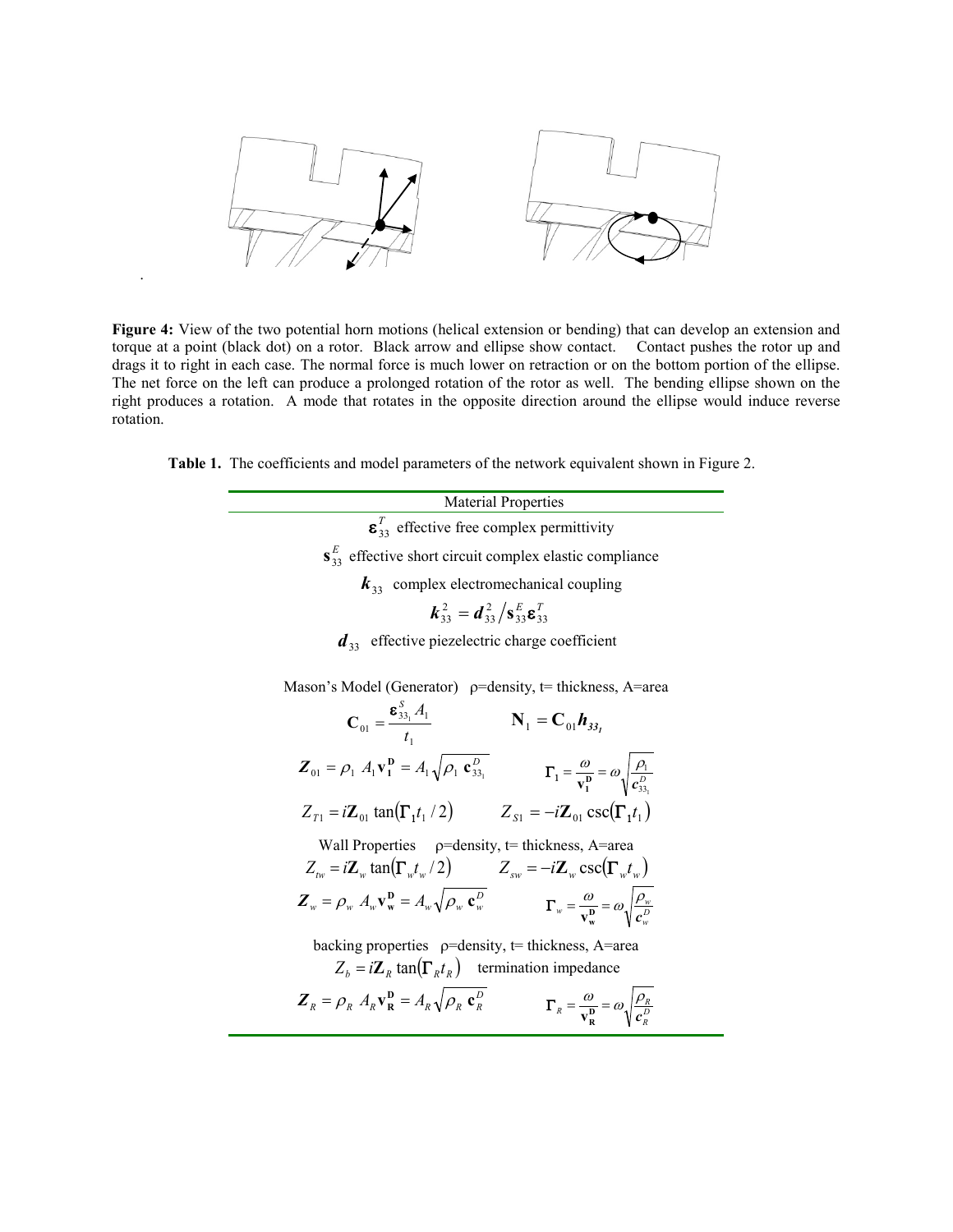An example of a potential application is shown in Figure 5. An actuator on the outside of a pipe that can be bolted on or removed when not in use is excited electrically at a predetermined frequency. The actuator generated stress waves that travel into the resonant structure and the high frequency micro displacements rotate the rotor which may be used to control a valve or port. No electrical leads are required inside the pipe. As well, the resonance structure does not require insulation or magnetic materials that can have issues operating in caustic or high temperature environments.



**Figure 5:** View of a potential application for the Acoustic Mechanical Feedthrough. The left figure shows an actuator on the outside of the pipe. The acoustic wave excites the horn inside the pipe which causes the rotor to turn. The figure on the right shows a similar structure on a planar wall.

## **RESULTS**

In order to evaluate the utility of this approach we looked at older methods of producing ultrasonic motors and found the Kumada motor design[[13\]](#page-2-6),[\[14\]](#page-2-7) highly adaptable to produce the required motion across the structure. The motor has a body and a slot cut into the body that causes a twisting motion and extension motion in bars that are 90 degrees out of phase and in contact with the rotor. By adjusting the slots, bar and the length of the body one can match the resonance in the actuator such that sufficient rotation occurs in the rotor. The first design that produced the correct motion is shown in Figure 6. In order to get the motion required we increased top plate thickness, increased the thickness of 45deg bar and increased its height. The contact area of the connecting pads was also increased while the thickness of the slot separating the top plate from the base of the horn was decreased. The PZT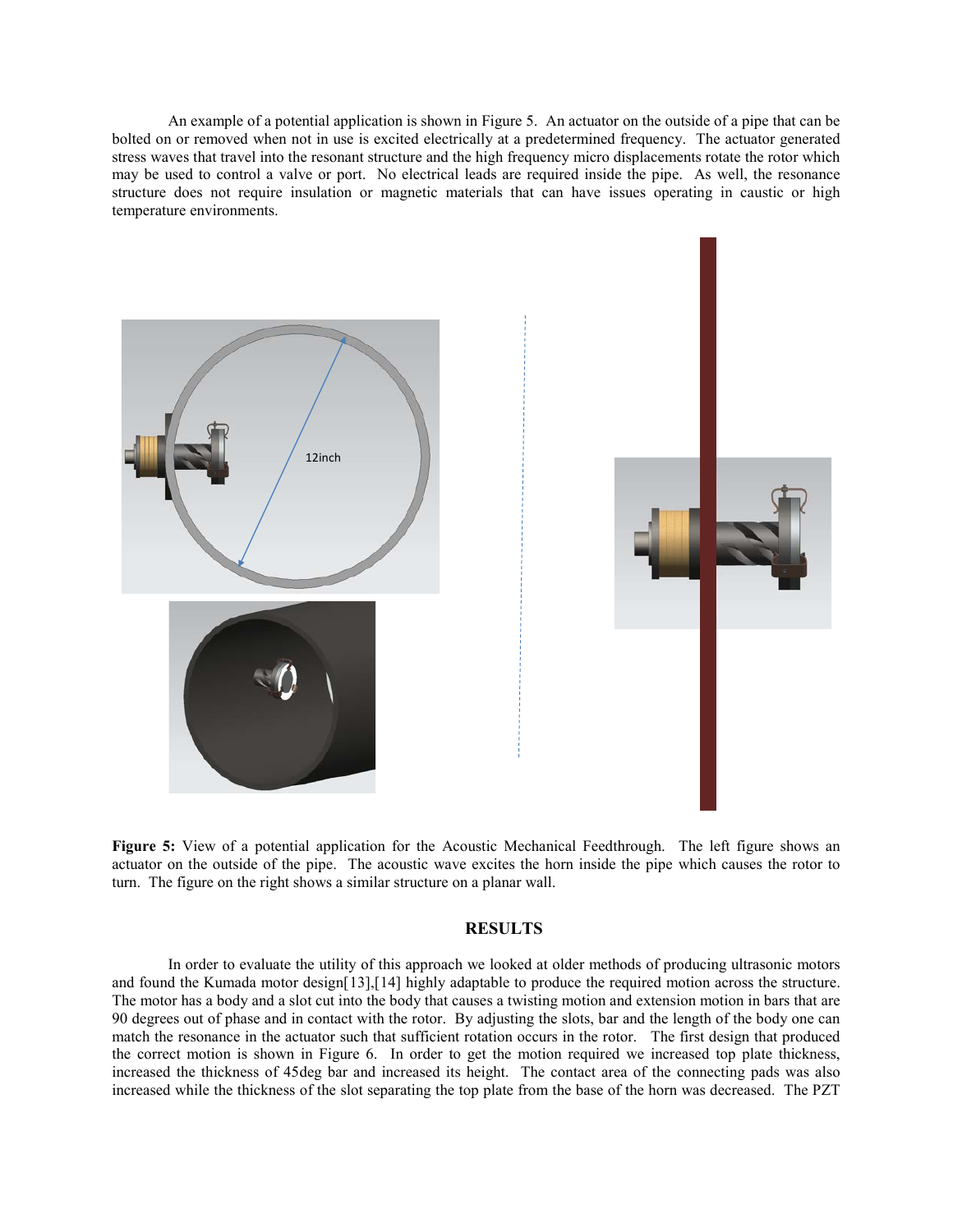(Lead Zirconate Titanate) stack was shortened. The second design we investigated that produced the correct motion is shown in Figure 7. It is called the 4 bar stator. The design is similar to the Kumada horn but has 4 bars that produce a more stable stator. The final design that we tested is shown in Figure 8 and is called the flexure finger design.



Figure 6: View of the Kumada design. The bar is at 45 degrees to the slot. FEM modal simulations showed the appropriate elliptical motion at about 16 kHz.



Figure 7: Head on view of the 4 bar stator design. FEM modal simulations showed the appropriate elliptical motion at about 25 kHz. Photograph of the fabricated 4 bar stator part.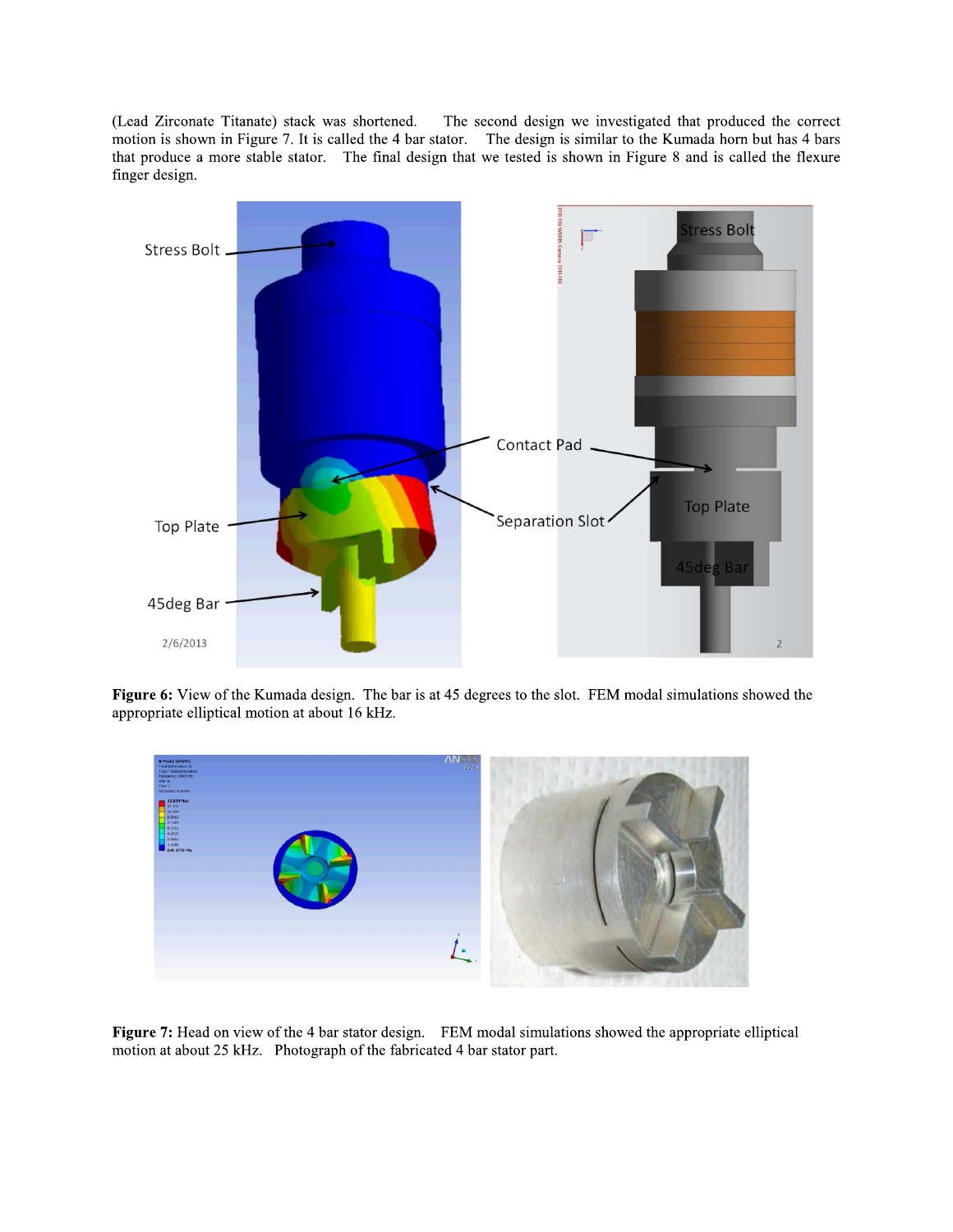

**Figure 8:** CAD view of the flexure finger stator design. FEM modal simulations showed the appropriate elliptical motion of a point on the horn tip at about 15 kHz. Photograph of the fabricated flexure finger stator horn.



**Figure 9.** The three rotary motion AMF's studied mounted on the wall ready to test. Not shown is the piezoelectric actuator on the other side of the wall. The flexure fingers horn produced up to 70 RPM while the Kumada and the 4 bar stator were found to produce rotational speeds greater the 800 and 900 RPM respectively.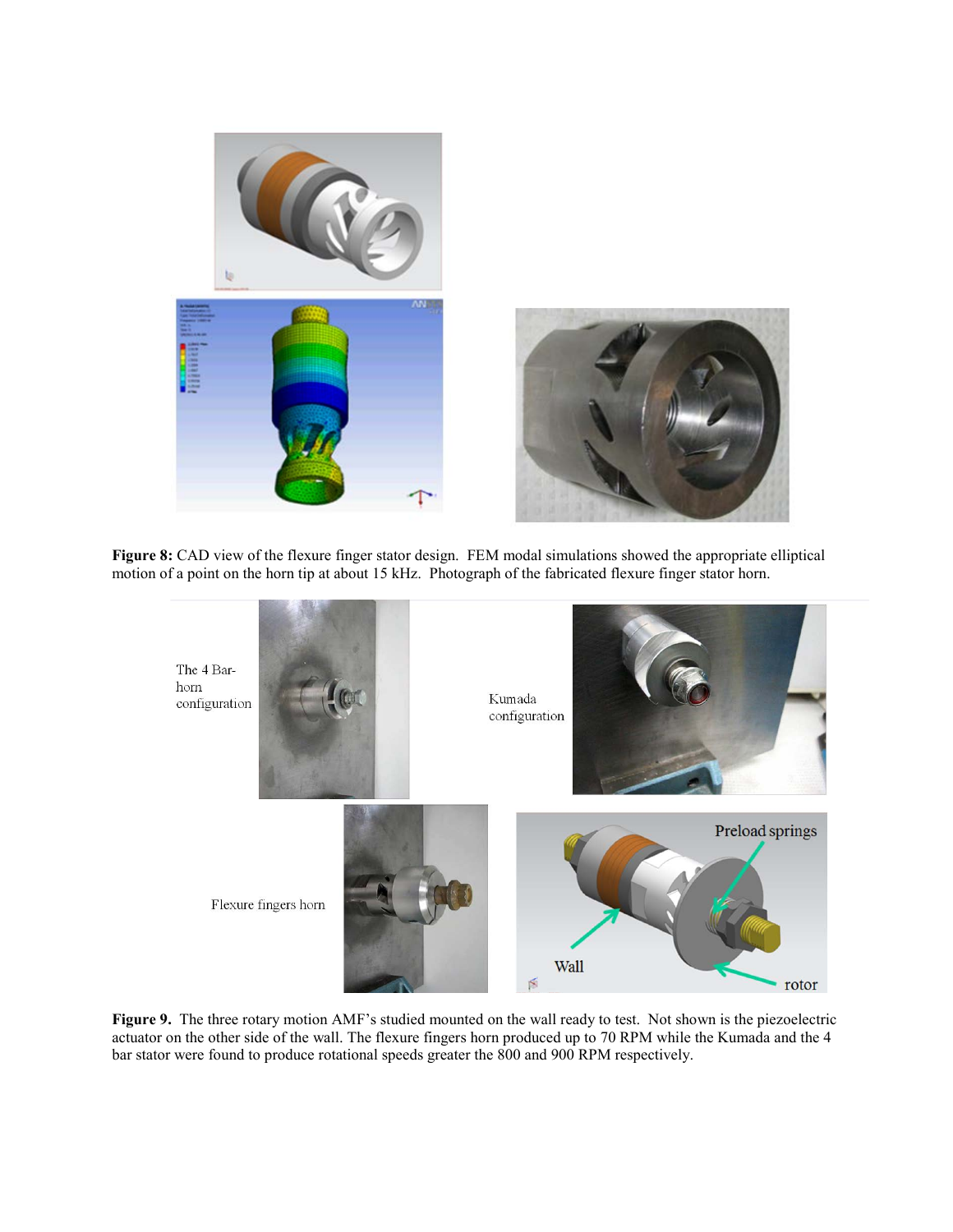The three stator designs were bolted to a wall that is 0.375" thick which were used with the same piezoelectric stack actuator bolted to the other side. The electrical leads of the piezoelectric stack were connected to the output of and ENI 4100L power amplifier. The input signal to the amplifier was supplied by a function generator. The frequency was scanned and the preload was adjusted until rotary motion was seen. The frequency was then tuned to maximize the rotation speed. In each of the AMF designs the actuator was driven by a sinusoidal input voltage of 0.300 - 0.400 Volts on the input of the ENI amp. The rotor of the Kumada and 4 bar design was a thin disk (2 mm thick). The rotor was preloaded into the stator via a small thrust bearing and spring that was adjusted with a bolt. The rotor on the flexure finger horn was a 1.5" thick 2" diameter mass and was gravity preloaded. The speed of the 4 bar exceeded 900 RPM while the Kumada design produced speeds over 800 RPM. The rotation speed of the flexure finger horn was substantially less due to the increased mass of the rotor. We are currently investigating methods of increasing the torque for a given speed by adjusting the amplitude, frequency, preload force and surface treatments.

Note, the FEM modal simulations were used to quickly iterate on potential horn configurations, in order to investigate if the desired twisting motion was produced. Then, once a good horn designed was found through this process, it was passed to an ANSYS multi-physics analysis in order to determine the coupling coefficient and also better predict the driving frequency of the device. The multi-physics analysis well predicted the driving frequency of the as-built hardware. For example, the 4 bar horn had an optimal driving frequency of about 27 kHz, matching the predicted value from the multi-physics analysis.

### **CONCLUSIONS**

In this paper we investigated the idea of building Acoustic Mechanical Feedthroughs. Like the Acoustic Electric Feedthrough, we use a piezoelectric transducer to generate a stress wave which travels across a structure. However, in the case of the AMF we do not use a piezoelectric to convert the stress back to an electrical signal. Using an ultrasonic piezoelectric actuator we create a stress waves on one side of a structure which drives a resonant mechanical structure that turns the stress wave into small extensional and twisting motions which can be used to drive a rotor. A variety of resonant structures were analyzed and 3 were found to produce appropriate motions and selected for fabrication. The three horns were assembled on a wall testbed with a piezoelectric stack on one side. All three designs were found to produce rotary motions. The 4-bar horn was found to produce speeds over 900 RPM. We are currently looking at ways to maximize the torque for these designs.

#### **ACKNOWLEDGMENT**

The research at the Jet Propulsion Laboratory (JPL), a division of the California Institute of Technology, was carried out under a contract with the National Aeronautics Space Agency (NASA). Reference herein to any specific commercial product, process, or service by trade name, trademark, manufacturer, or otherwise, does not constitute or imply its endorsement by the United States Government or the Jet Propulsion Laboratory, California Institute of Technology.

#### **REFERENCES**

[1] Y. Hu, X. Zhang, J. Yang, Q. Jiang, "Transmitting Electric Energy Through a Metal Wall by Acoustic Waves Using Piezoelectric Transducers", IEEE Transactions on Ultrasonics, Ferroelectrics, and Frequency Control, **50**, 7, pp. 773-781, 2003

[2] X. Bao, W. Biederman, S. Sherrit, M. Badescu, Y. Bar-Cohen, C. M. Jones, J. B. Aldrich, and Z. Chang, "Highpower piezoelectric acoustic electric power feedthru for metal walls", Proceedings of the SPIE 15th International Symposium on Smart Structures and Materials, San Diego, CA, SPIE Vol. 6930-36, 9-13 March, 2008

[3] X. Bao, B. J. Doty, S. Sherrit, M. Badescu, Y. Bar-Cohen, J. Aldrich, and Z. Chang, "Wireless piezoelectric acoustic-electric power feedthru", Proceedings of the SPIE 14th International Symposium on Smart Structures and Materials, San Diego, CA, SPIE Vol. 6529-134, 18-22 March, 2007.

[4] S. Sherrit, B. Doty, M. Badescu, X. Bao, Y. Bar-Cohen, J. Aldrich, and Z. Chang, "Studies of acoustic-electric feed-throughs for power transmission through structures", Proc. SPIE 6171, 6171-02 (2006)